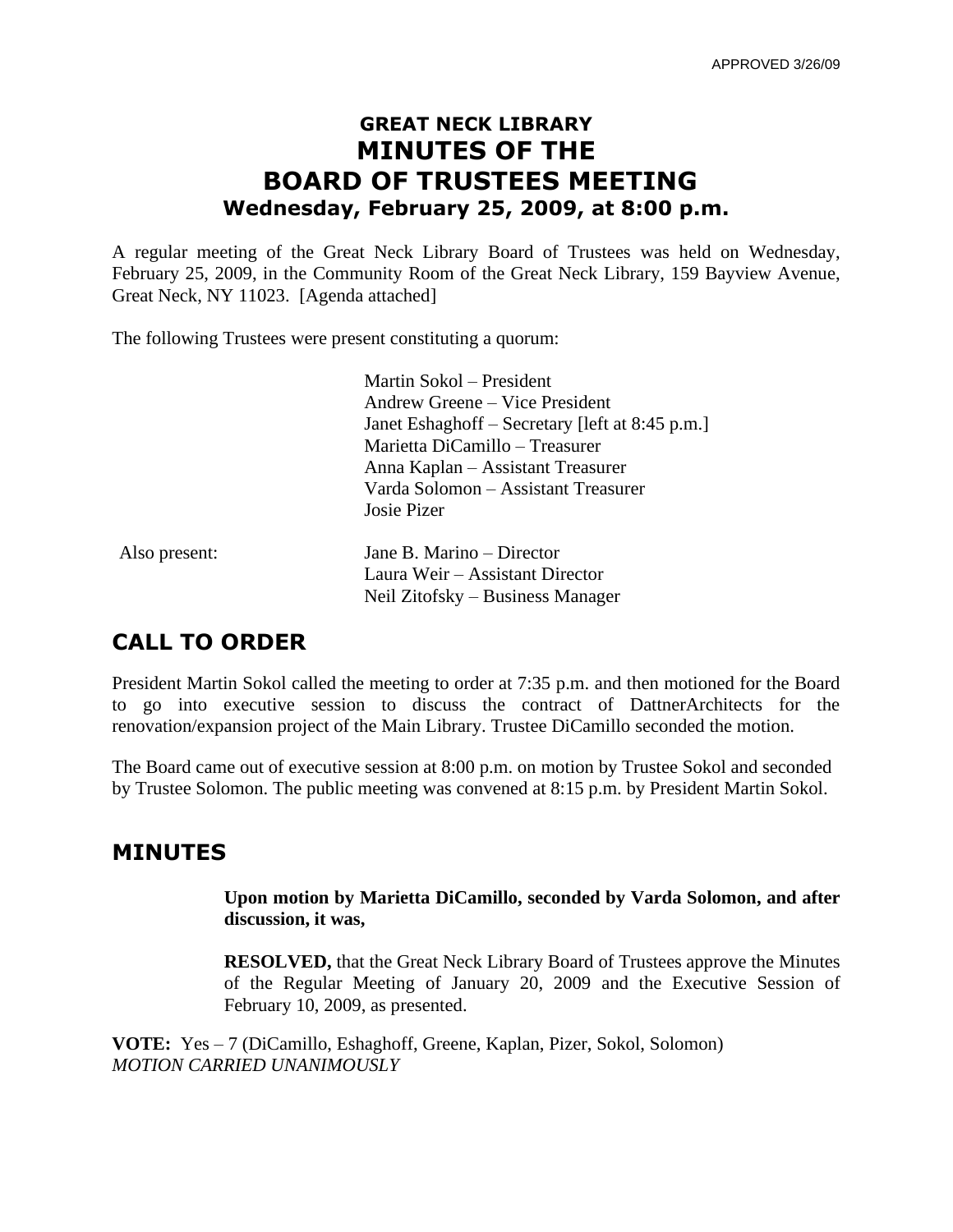## **TREASURER'S REPORT – PERSONNEL REPORT**

During the month of January 2009, revenue received was \$986,738.46. Total expenses were \$559,523.74.

 $\_$  ,  $\_$  ,  $\_$  ,  $\_$  ,  $\_$  ,  $\_$  ,  $\_$  ,  $\_$  ,  $\_$  ,  $\_$  ,  $\_$  ,  $\_$  ,  $\_$  ,  $\_$  ,  $\_$  ,  $\_$  ,  $\_$  ,  $\_$  ,  $\_$  ,  $\_$  ,  $\_$  ,  $\_$  ,  $\_$  ,  $\_$  ,  $\_$  ,  $\_$  ,  $\_$  ,  $\_$  ,  $\_$  ,  $\_$  ,  $\_$  ,  $\_$  ,  $\_$  ,  $\_$  ,  $\_$  ,  $\_$  ,  $\_$  ,

At the close of business, January 31, 2009, total unadjusted operating fund holdings were \$1,965,540. Of these funds, \$1,962,760 was on deposit at HSBC and Chase Bank, and \$2,780 was on hand in Petty Cash funds at Main and the Branches. This compares to a January 31, 2008, balance of \$2,142,660.

Additionally, the unadjusted cash balance of the Main Building and Special Services fund was \$1,569,062; the Automated Library fund was \$161,788; the Restricted Gift fund was \$388,120; the Branch and Special Services fund was \$164,194. These funds totaled \$2,283,163 on January 31, 2009. The January 31, 2008, total was \$1,821,492.

#### **Upon motion by Marietta DiCamillo, seconded by Varda Solomon, and after discussion, it was,**

**RESOLVED,** that the Great Neck Library Board of Trustees accept the February 25, 2009, Treasurer's Report.

**VOTE:** Yes – 7 (DiCamillo, Eshaghoff, Greene, Kaplan, Pizer, Sokol, Solomon) *MOTION CARRIED UNANIMOUSLY*

#### WARRANTS

**Upon motion by Marietta DiCamillo, seconded by Varda Solomon, and after discussion, it was,**

**RESOLVED,** that the Great Neck Library Board of Trustees authorize the Treasurer, who has reviewed all checks and supporting documentation, to pay the persons named in the Warrant dated January 17, 2009, through February 19, 2009, Paid Checks numbered 0026746 through 0026752, 0026802 through 0026809, 1221 through 1222 and 38535 through 38550, and To-Be-Paid Checks numbered 38551 through 38712, the sums set against their respective names, amounting in the aggregate to \$328,289.90.

**VOTE:** Yes – 7 (DiCamillo, Eshaghoff, Greene, Kaplan, Pizer, Sokol, Solomon) *MOTION CARRIED UNANIMOUSLY*

#### PAYROLL WARRANTS

**Upon motion by Marietta DiCamillo, seconded by Varda Solomon, and after discussion, it was,**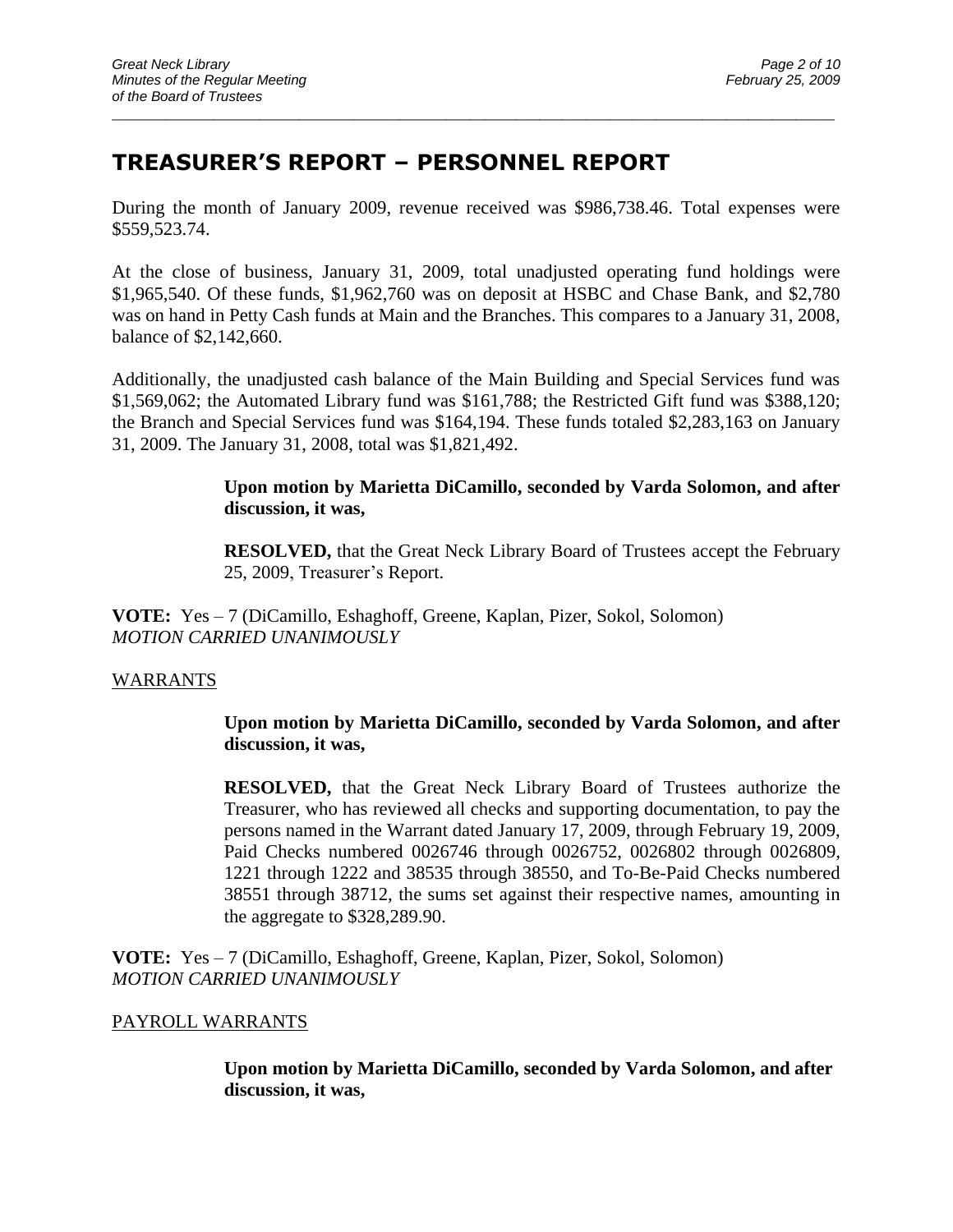**RESOLVED,** that the Great Neck Library Board of Trustees accept the Payroll Warrants for pay dates January 15 and January 29, 2009, which have been reviewed by the Treasurer, in the amounts of \$167,414.71 and \$175,914.29 respectively, for a total of \$343,329.

 $\_$  ,  $\_$  ,  $\_$  ,  $\_$  ,  $\_$  ,  $\_$  ,  $\_$  ,  $\_$  ,  $\_$  ,  $\_$  ,  $\_$  ,  $\_$  ,  $\_$  ,  $\_$  ,  $\_$  ,  $\_$  ,  $\_$  ,  $\_$  ,  $\_$  ,  $\_$  ,  $\_$  ,  $\_$  ,  $\_$  ,  $\_$  ,  $\_$  ,  $\_$  ,  $\_$  ,  $\_$  ,  $\_$  ,  $\_$  ,  $\_$  ,  $\_$  ,  $\_$  ,  $\_$  ,  $\_$  ,  $\_$  ,  $\_$  ,

**VOTE:** Yes – 7 (DiCamillo, Eshaghoff, Greene, Kaplan, Pizer, Sokol, Solomon) *MOTION CARRIED UNANIMOUSLY*

#### PERSONNEL CHANGES

**Upon motion by Marietta DiCamillo, seconded by Anna Kaplan, and after discussion, it was,**

**RESOLVED,** that the Great Neck Library Board of Trustees accept the Personnel Changes of January 17, 2009, through February 19, 2009.

**VOTE:** Yes – 7 (DiCamillo, Eshaghoff, Greene, Kaplan, Pizer, Sokol, Solomon) *MOTION CARRIED UNANIMOUSLY*

*The Agenda was re-arranged in order to vote on the Architect's contract to accommodate one of the Trustees who had a very long day doing her Bar exams.*

**OLD BUSINESS** (continued after Reports)

# **Architect's Contract**

**Upon motion by Andrew Greene and seconded by Varda Solomon and after discussion, it was,**

**RESOLVED,** that Board President Martin Sokol is authorized to countersign the letter of agreement/proposal of DattnerArchitects regarding the providing of prereferendum architectural services to the Great Neck Library as per the terms set forth therein including payment not to exceed \$184,000. The sums to be paid from the Main Building and Special Services fund.

Trustee Greene, Chair of the Building Committee, explicated that the pre-referendum services involve the development of a schematic design (for cost estimate to float bond resolution via a public referendum projected for Fall 2009) and Site/Civil Engineering work. Services to be provided will include building surveys, borings, production of CAD plans, engineering studies, interviewing members of Great Neck Library administrative staff, meetings with public and Board of Trustees, preliminary inspection of the building and site, and review of zoning requirements. The architect will provide a maximum of three alternate schematic designs and develop one set of schematic plans with sufficient details, and a physical in-house model.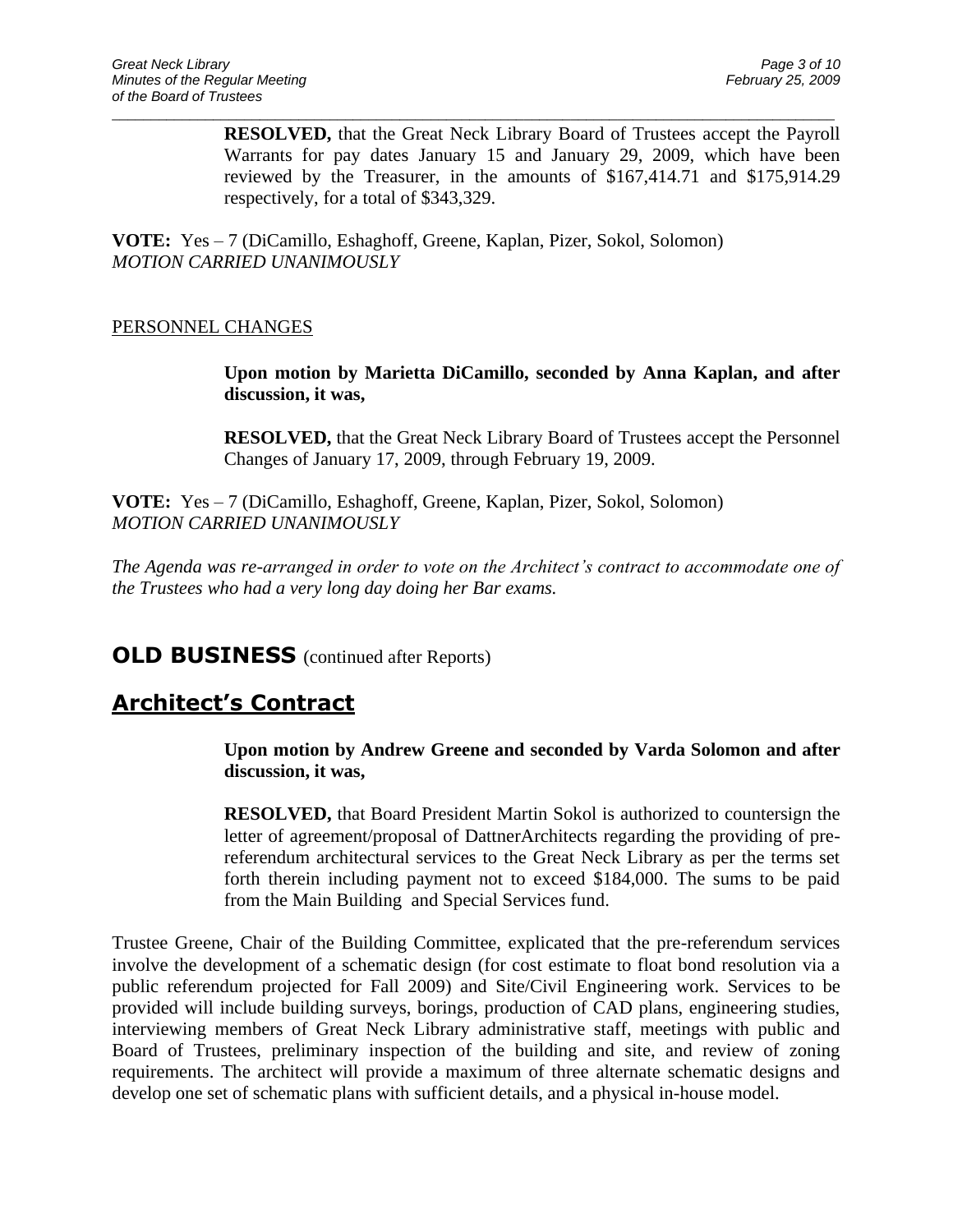The architects will receive a down payment of \$80,000 of which \$50,000 will be credited to Part II post referendum services, and \$11,500 for CAD plans of the existing building. The architect's contract was carefully negotiated through four revisions by the Library's attorney and the entire Board of Trustees.

 $\_$  ,  $\_$  ,  $\_$  ,  $\_$  ,  $\_$  ,  $\_$  ,  $\_$  ,  $\_$  ,  $\_$  ,  $\_$  ,  $\_$  ,  $\_$  ,  $\_$  ,  $\_$  ,  $\_$  ,  $\_$  ,  $\_$  ,  $\_$  ,  $\_$  ,  $\_$  ,  $\_$  ,  $\_$  ,  $\_$  ,  $\_$  ,  $\_$  ,  $\_$  ,  $\_$  ,  $\_$  ,  $\_$  ,  $\_$  ,  $\_$  ,  $\_$  ,  $\_$  ,  $\_$  ,  $\_$  ,  $\_$  ,  $\_$  ,

*Public Comments: Carol Frank, Shirley Samansky, Ralene Adler*

**VOTE:** Yes **–** 7 (DiCamillo, Eshaghoff, Greene, Kaplan, Pizer, Sokol, Solomon) *MOTION CARRIED UNANIMOUSLY*

President Sokol thanked each of the Trustees, including the recently retired Trustees, for making tonight's approval of the contract a reality. He also expressed gratitude to the Business Manager, Assistant Director, Library Director and Library's attorney. Trustee Greene in turn thanked President Sokol.

# **REPORTS**

# **Director**

Below is the text of Library Director Jane B. Marino's report:

#### Welcome

Although I have been at Great Neck for just three weeks as of this meeting, many people in the community have already stopped by to say hello and have made me feel very welcome. I have also met with Jackie Thresher, the Executive Director of the Nassau Library System and plan to attend their monthly meetings. I also plan, in the coming weeks with the help of Trustee Anna Kaplan, to meet with key community residents and leaders.

#### Personnel

I am happy to report that I have been able to meet many of the staff both in the main building and the branches through a series of meetings on an individual basis, through a Department Heads and Branch Heads meeting and a general staff meeting on February 18. I will continue this pattern of regular monthly meetings both with Department Heads and staff in order to ease communication both to and from my office.

I attended a meeting of the ad hoc committee that is running the "Great Neck Reads" program. It begins on April 19 and will run through May 31. This hard-working committee representing many of the departments of the library has been planning this event for several months. The programs they have planned will use many creative ways to highlight the book the committee chose: *The Double Bind,* by Chris Bohjalian. They will include book discussions, book talks, readings from the book and presentations of the movie, "The Great Gatsby." It is prominently featured both on the website and in the newsletter.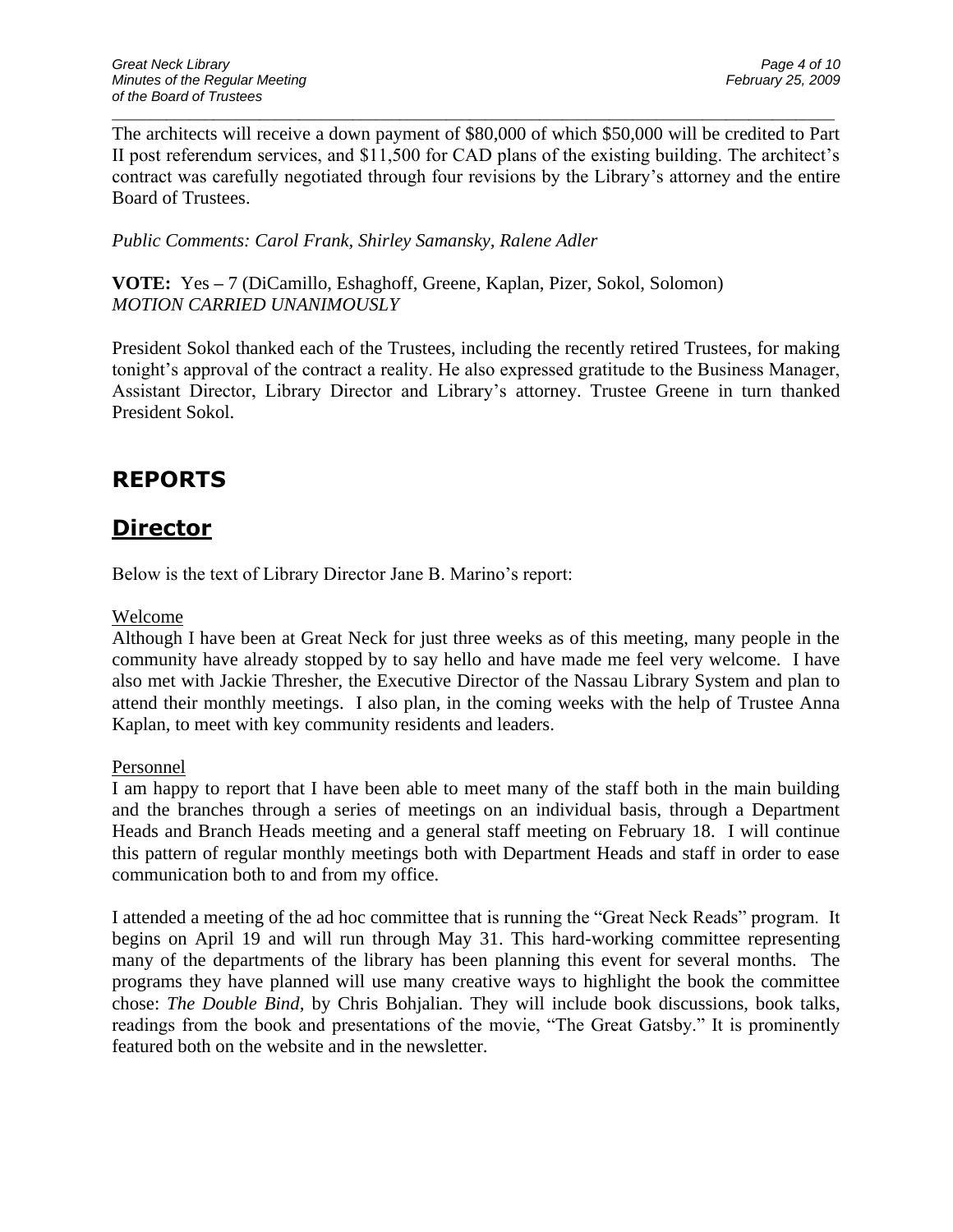I have asked both Department Heads and Branch Heads to include a short narrative describing their activities and highlights along with their monthly statistics in order to give the Board a taste of the great things that they are doing.

 $\_$  ,  $\_$  ,  $\_$  ,  $\_$  ,  $\_$  ,  $\_$  ,  $\_$  ,  $\_$  ,  $\_$  ,  $\_$  ,  $\_$  ,  $\_$  ,  $\_$  ,  $\_$  ,  $\_$  ,  $\_$  ,  $\_$  ,  $\_$  ,  $\_$  ,  $\_$  ,  $\_$  ,  $\_$  ,  $\_$  ,  $\_$  ,  $\_$  ,  $\_$  ,  $\_$  ,  $\_$  ,  $\_$  ,  $\_$  ,  $\_$  ,  $\_$  ,  $\_$  ,  $\_$  ,  $\_$  ,  $\_$  ,  $\_$  ,

#### Future Plans

Future plans include attending a variety of programs and events both in the Main Building and the Branches. I will also be taking a look at processes and procedures with an eye to making things run more smoothly and eliminating those procedures that may not be working.

I will also be working with the Building Committee on plans for the renovation of the building to ensure a successful outcome.

# **Assistant Director**

Below is the text of Assistant Director Laura Weir's Report:

On January 29, 2009 at about 3:00 p.m., Branch Head Jayne Alexander of the Parkville Branch noticed a burning smell that she could not locate. The odor faded then came back again and she called the Manhasset-Lakeville Fire Department. They discovered a small fire in a heater motor in the area of the building used for a school recreational program. The Library Branch was evacuated for about 45 minutes. Everyone was allowed back in the building by about 6:00 p.m. The Branch Library stayed open until its regularly scheduled time of 9:00 p.m. Jayne reported that the entire incident was handled efficiently and effectively by the Parkville staff with a minimum of inconvenience to the public.

Also, at the Parkville Branch, on Wednesday, February 4, 2009, staff arrived to find the building cold. Temperature was 48 degrees in the Children's Room, 56 degrees in the Adult Room. After a lengthy examination by the Parkville School Maintenance Department, it was determined that the problem was not in the school heating system but in the vents maintained by the Library through the Dynaire company. By 12 noon the building's temperature was 47 degrees, parts still had to be procured, and the heat would have to be restored overtime, so the decision was made to close at 1:00 p.m. Heat was restored at about 6:00 p.m. and the building opened to adequate heat on Thursday morning.

#### **Conferences**

Janet Fine has again requested attendance at the Innovative User's Group Meeting in Anaheim, California, on Monday May 18 through Wednesday, May 20, 2009. Janet has regular attended these meetings, and as the Innovative Coordinator for the Great Neck Library, finds them

productive and an important source of information on emerging technologies. Total cost of the meeting will not exceed \$1,729.

#### Library Closings

The Library closed at 6:00 p.m. on Tuesday, February 3, due to snow. This affected the Main Library and Parkville as Station and Lakeville always close at 6:00 p.m. on Tuesdays.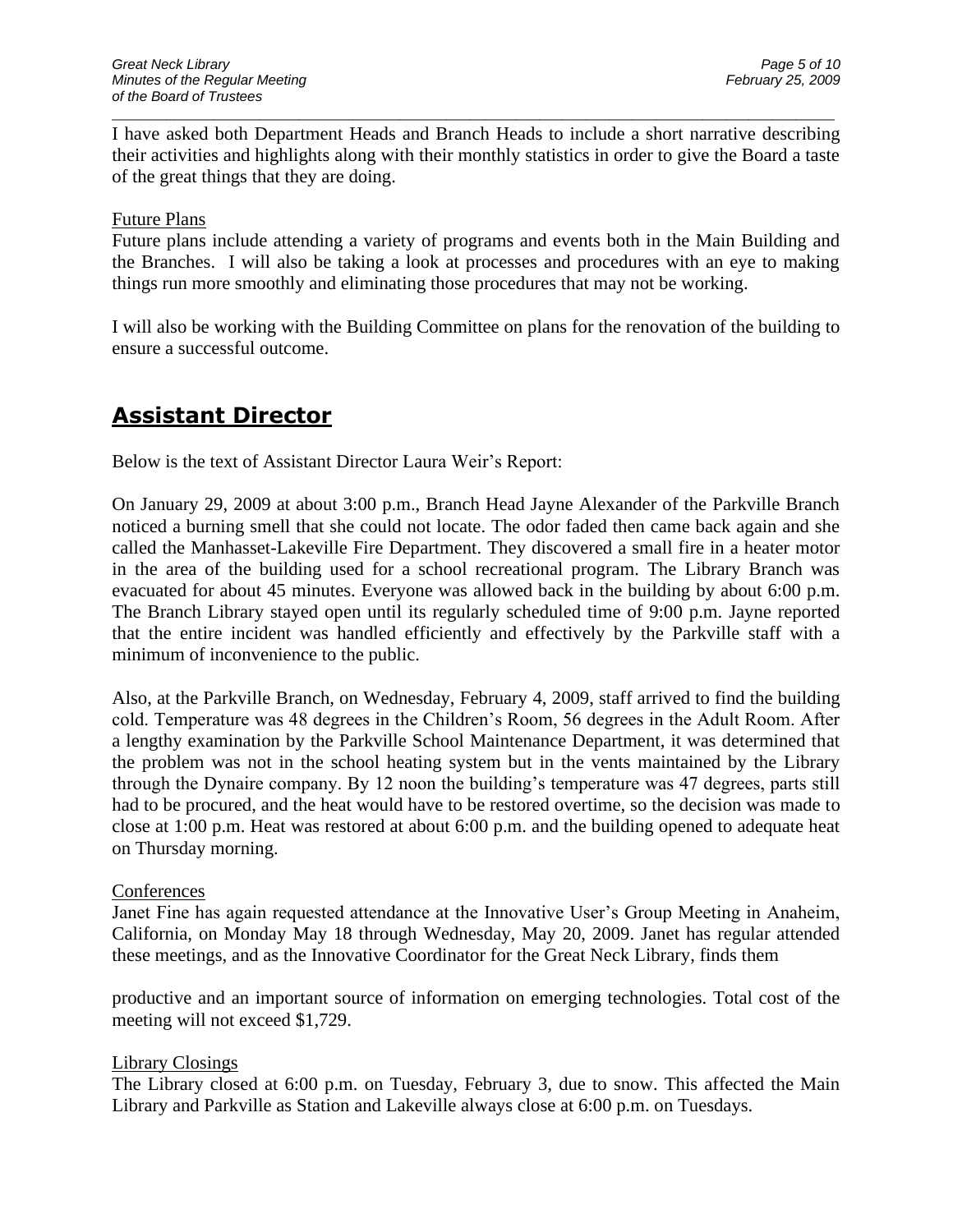*Trustee DiCamillo inquired why the attendance at the Innovative Users Group meeting was not placed on the agenda for a Board resolution as was the case in past procedures. The Assistant Director informed her that in reviewing the Policy Manual, it was determined that attendance at conferences should be approved by the Director and not the Board. Trustee DiCamillo stated that if changes were being made to this procedure, then it necessitates a Board discussion. To this effect, the following resolution was put forth for staff attendance at the Innovative meeting:*

 $\_$  ,  $\_$  ,  $\_$  ,  $\_$  ,  $\_$  ,  $\_$  ,  $\_$  ,  $\_$  ,  $\_$  ,  $\_$  ,  $\_$  ,  $\_$  ,  $\_$  ,  $\_$  ,  $\_$  ,  $\_$  ,  $\_$  ,  $\_$  ,  $\_$  ,  $\_$  ,  $\_$  ,  $\_$  ,  $\_$  ,  $\_$  ,  $\_$  ,  $\_$  ,  $\_$  ,  $\_$  ,  $\_$  ,  $\_$  ,  $\_$  ,  $\_$  ,  $\_$  ,  $\_$  ,  $\_$  ,  $\_$  ,  $\_$  ,

### **Upon motion by Marietta DiCamillo and seconded by Varda Solomon and after discussion, it was,**

**RESOLVED,** that the Great Neck Library Board of Trustees authorize an amount not to exceed \$1,729 to be set against the Travel/Conference line of the budget for one staff member to attend the  $16<sup>th</sup>$  annual Innovative Users Group meeting to take place on Monday, May 18 to Wednesday, May 20, 2009, in Anaheim, California.

**VOTE:** Yes **–** 7 (DiCamillo, Eshaghoff, Greene, Kaplan, Pizer, Sokol, Solomon) *MOTION CARRIED UNANIMOUSLY*

## **OLD BUSINESS** (continued)

# **Violence in the Workplace – 3rd Reading**

The first and second readings of the 'Violence in the Workplace' policy, renamed 'Harassment' policy, took place December 23, 2008 and January 20, 2009 respectively. This is the third reading to be followed by a vote in accordance with the Library's airing policy. [Copies of the harassment policy were made available for the public.

*Trustee Eshaghoff had to leave [8:45 p.m.] during this discussion before a vote was taken.* 

#### **Upon motion by Josie Pizer and seconded by Marietta DiCamillo and after discussion, it was,**

**RESOLVED,** that the Great Neck Library Board of Trustees adopt the proposed Harassment Policy and for it to be included in the Board Policy Manual by creating a new section 500-35, Harassment Policy.

The Library Director will be working on follow-up procedures to this policy to present to the Board.

*Public Comments: Carol Frank*

**VOTE:** Yes **–** 6 (DiCamillo, Greene, Kaplan, Pizer, Sokol, Solomon) *MOTION CARRIED UNANIMOUSLY*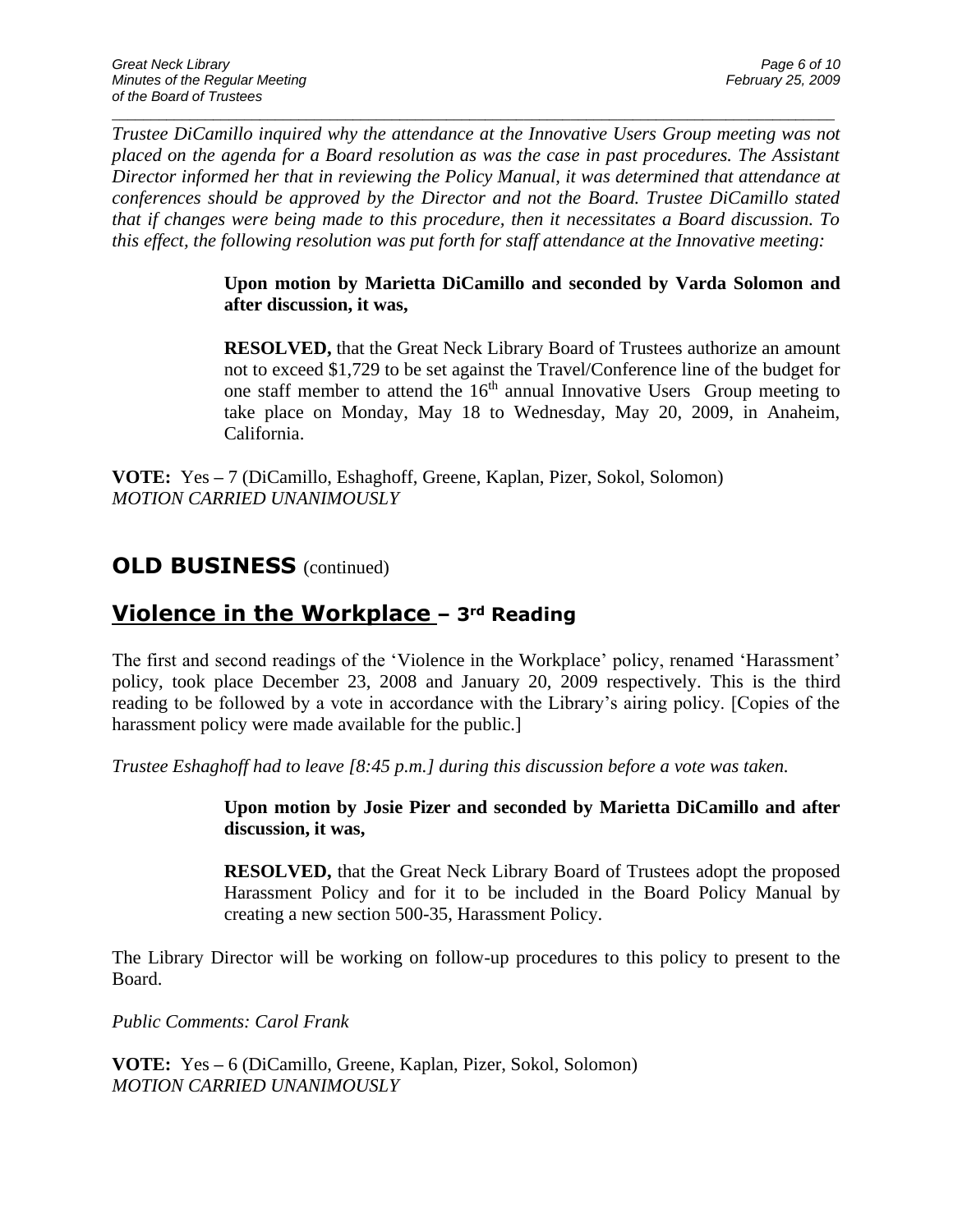## **Risk Management Consultant**

At the January Board meeting, the Business Manager was asked to find out if ICA Risk Management Consultants have an error and omissions policy to cover them should they make a mistake, among other things. Business Manager Zitofsky informed the Board that they did have such a policy.

 $\_$  ,  $\_$  ,  $\_$  ,  $\_$  ,  $\_$  ,  $\_$  ,  $\_$  ,  $\_$  ,  $\_$  ,  $\_$  ,  $\_$  ,  $\_$  ,  $\_$  ,  $\_$  ,  $\_$  ,  $\_$  ,  $\_$  ,  $\_$  ,  $\_$  ,  $\_$  ,  $\_$  ,  $\_$  ,  $\_$  ,  $\_$  ,  $\_$  ,  $\_$  ,  $\_$  ,  $\_$  ,  $\_$  ,  $\_$  ,  $\_$  ,  $\_$  ,  $\_$  ,  $\_$  ,  $\_$  ,  $\_$  ,  $\_$  ,

**Upon motion by Varda Solomon and seconded by Marietta DiCamillo and after discussion, it was,**

**RESOLVED,** that the Great Neck Library Board of Trustees authorize the performance of a risk management audit by ICA Risk Management Consultants at a cost of \$3,500 to be charged to the Property/Liability Insurance line of the operating budget.

**VOTE:** Yes **–** 6 (DiCamillo, Greene, Kaplan, Pizer, Sokol, Solomon) *MOTION CARRIED UNANIMOUSLY*

# **NEW BUSINESS**

## **Board Committee Assignments**

President Sokol appointed the following Trustees to serve on the various Board Committees as follows:

PERSONNEL POLICY/BYLAWS Marietta DiCamillo Andrew Greene Josie Pizer Varda Solomon Martin Sokol Martin Sokol

BRANCH BUILDING FINANCE Janet Eshaghoff, Chair Andrew Greene, Chair Marietta DiCamillo Josie Pizer Janet Eshaghoff Anna Kaplan Varda Solomon Ana Kaplan Varda Solomon Martin Sokol Martin Sokol Martin Sokol

Andrew Greene, Chair Janet Eshaghoff, Chair

## **Excess Equipment**

**Upon motion by Anna Kaplan and seconded by Varda Solomon and after discussion, it was,**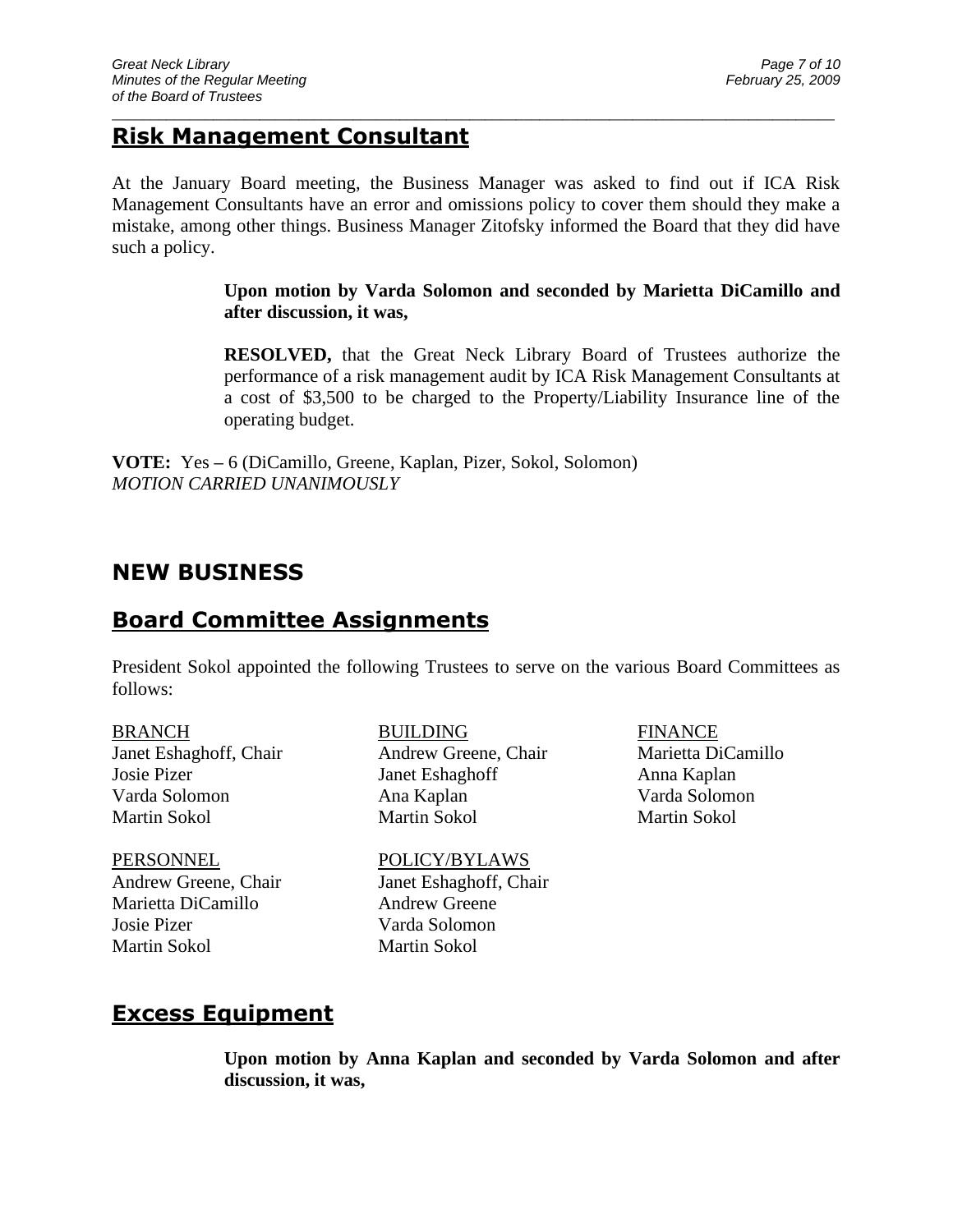**RESOLVED,** that the Great Neck Library Board of Trustees declare the items listed on the appended schedule dated February 10, 2009, excessed and authorize the Director to dispose of same in an appropriate manner.

 $\_$  ,  $\_$  ,  $\_$  ,  $\_$  ,  $\_$  ,  $\_$  ,  $\_$  ,  $\_$  ,  $\_$  ,  $\_$  ,  $\_$  ,  $\_$  ,  $\_$  ,  $\_$  ,  $\_$  ,  $\_$  ,  $\_$  ,  $\_$  ,  $\_$  ,  $\_$  ,  $\_$  ,  $\_$  ,  $\_$  ,  $\_$  ,  $\_$  ,  $\_$  ,  $\_$  ,  $\_$  ,  $\_$  ,  $\_$  ,  $\_$  ,  $\_$  ,  $\_$  ,  $\_$  ,  $\_$  ,  $\_$  ,  $\_$  ,

**VOTE:** Yes **–** 6 (DiCamillo, Greene, Kaplan, Pizer, Sokol, Solomon) *MOTION CARRIED UNANIMOUSLY*

# **Gifts Acceptance**

### REBECCA ROSENBLATT GILLIAR

**Upon motion by Anna Kaplan and seconded by Varda Solomon and after discussion, it was,**

**RESOLVED,** that the Great Neck Library Board of Trustees accept the items donated by Rebecca Rosenblatt Gilliar to the Great Neck Library Local History Collection and direct that a Deed of Gift Agreement be executed between Rebecca Rosenblatt Gilliar and the Great Neck Library.

Mrs. Gilliar asked if her letter written to the Board in August 2008 was on the agenda for tonight's meeting. She was told that her letter was enclosed in the Board Packet under 'Gift Acceptance' for consideration at tonight's Board meeting. She contended that procedures should be followed in placing this letter written to the Board under 'Correspondence'. She requested to speak to her letter.

Trustee DiCamillo wanted to know how a letter from August 2008 to the Board of Trustees did not make it to the agenda. She would like a write-up of exactly what happened.

**VOTE:** Yes **–** 6 (DiCamillo, Greene, Kaplan, Pizer, Sokol, Solomon) *MOTION CARRIED UNANIMOUSLY*

> **Upon motion by Andrew Greene and seconded by Marietta DiCamillo and after discussion, it was,**

> **RESOLVED,** that the agenda be amended nunc pro tunc [Latin for 'it is this way from the beginning'] so as to include Rebecca Rosenblatt Gilliar's gracious August 28, 2008 letter to Board of Trustees on tonight's agenda under 'Correspondence'. [See 'Correspondence' on page 9]

**VOTE:** Yes **–** 6 (DiCamillo, Greene, Kaplan, Pizer, Sokol, Solomon) *MOTION CARRIED UNANIMOUSLY*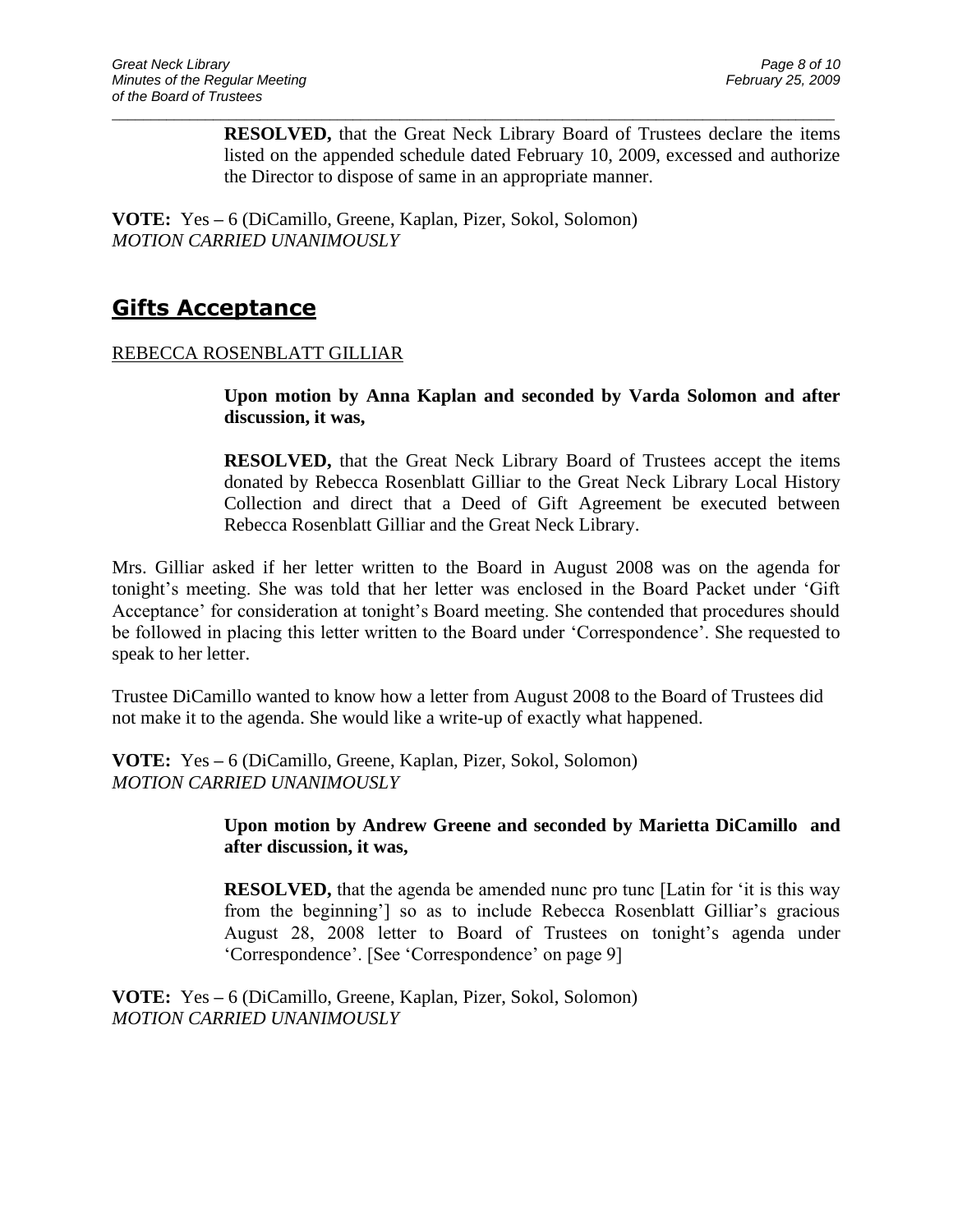#### BRIAN CITRIN

**Upon motion by Marietta DiCamillo and seconded by Anna Kaplan and after discussion, it was,**

**RESOLVED,** that the Great Neck Library Board of Trustees accept the donation of \$1,500 from Brian Citrin, a former Great Neck Library patron.

Mrs. Gilliar suggested that this donation could be used to purchase historical documents of Great Neck that might be in the possession of other institutions. The Library Director recommended that she put in writing any specific suggestions she may have which she will then pass on to the staff involved.

 $\_$  ,  $\_$  ,  $\_$  ,  $\_$  ,  $\_$  ,  $\_$  ,  $\_$  ,  $\_$  ,  $\_$  ,  $\_$  ,  $\_$  ,  $\_$  ,  $\_$  ,  $\_$  ,  $\_$  ,  $\_$  ,  $\_$  ,  $\_$  ,  $\_$  ,  $\_$  ,  $\_$  ,  $\_$  ,  $\_$  ,  $\_$  ,  $\_$  ,  $\_$  ,  $\_$  ,  $\_$  ,  $\_$  ,  $\_$  ,  $\_$  ,  $\_$  ,  $\_$  ,  $\_$  ,  $\_$  ,  $\_$  ,  $\_$  ,

*Public Comments: Marianna Wohlgemuth, Rebecca Gilliar*

**VOTE:** Yes **–** 6 (DiCamillo, Greene, Kaplan, Pizer, Sokol, Solomon) *MOTION CARRIED UNANIMOUSLY*

## **CORRESPONDENCE**

Rebecca Rosenblatt Gilliar spoke to her letter of August 28, 2008, which is attached to these Minutes. Director Marino assured her that the item she currently donated will be taken care of and a Deed of Gift Agreement for current donations has been prepared for her to sign. There is also an acknowledgement letter signed by President Sokol for her.

Ralene Adler spoke to her letter of January 17, 2009, which is attached to these Minutes. The issue of purchasing a table for the Board of Trustees meeting was discussed. The Library Director will be working on procedures to make sure that what is being done is in conformity with the Board Policy Manual.

*Public Comments: Shirley Samansky, Rebecca Gilliar*

## **OPEN TIME**

Director Marino reported that the arrangements with better World Books to sell the Library's discarded books have started. She invited everyone to an Open House reception for her this Sunday, March  $1<sup>st</sup>$  from 2:00 – 4:00 p.m. at the Main Library.

Assistant Director Weir also reported that the Great Neck Library received a five-star rating in the current Library Journal.